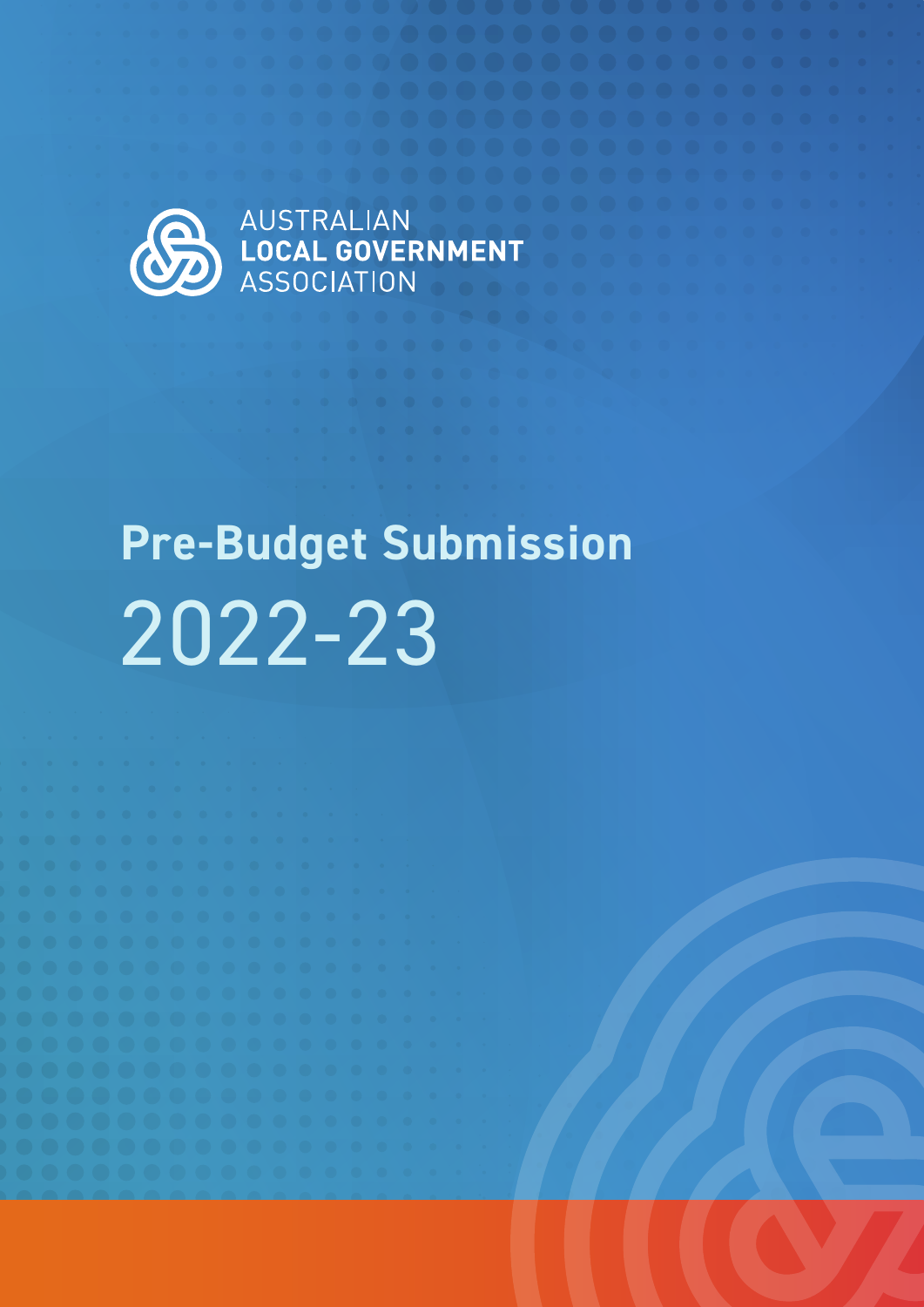

As our nation faces social and economic challenges unseen in peace-time Australia, Australians need their decision-makers working together.

They want, expect, and need funding initiatives that deliver a locally led recovery from COVID-19, and a focus on opportunity rather than austerity from this economic crisis.



Australia's local governments are ready to work with the Commonwealth, as well as our state and territory governments, to help deliver a COVID-19 recovery program that reaches every Australian town, city and region.

This submission outlines a series of partnership opportunities that will support economic recovery in every community, improve our nation's transport and community infrastructure, increase local resilience to emergency events and the impacts of climate change, and help build a new circular economy.

They have been assessed by independent economists, and if funded and implemented would contribute at least \$6.65 billion to Australia's Gross Domestic Product and create 44,905 new jobs per annum.

Local government has an excellent track record of partnering with the Commonwealth, and we look forward to exploring new opportunities for collaboration.

*Working together, we can build a better future for all Australians, and ensure that no community is left behind.*

**Cr Linda Scott** ALGA President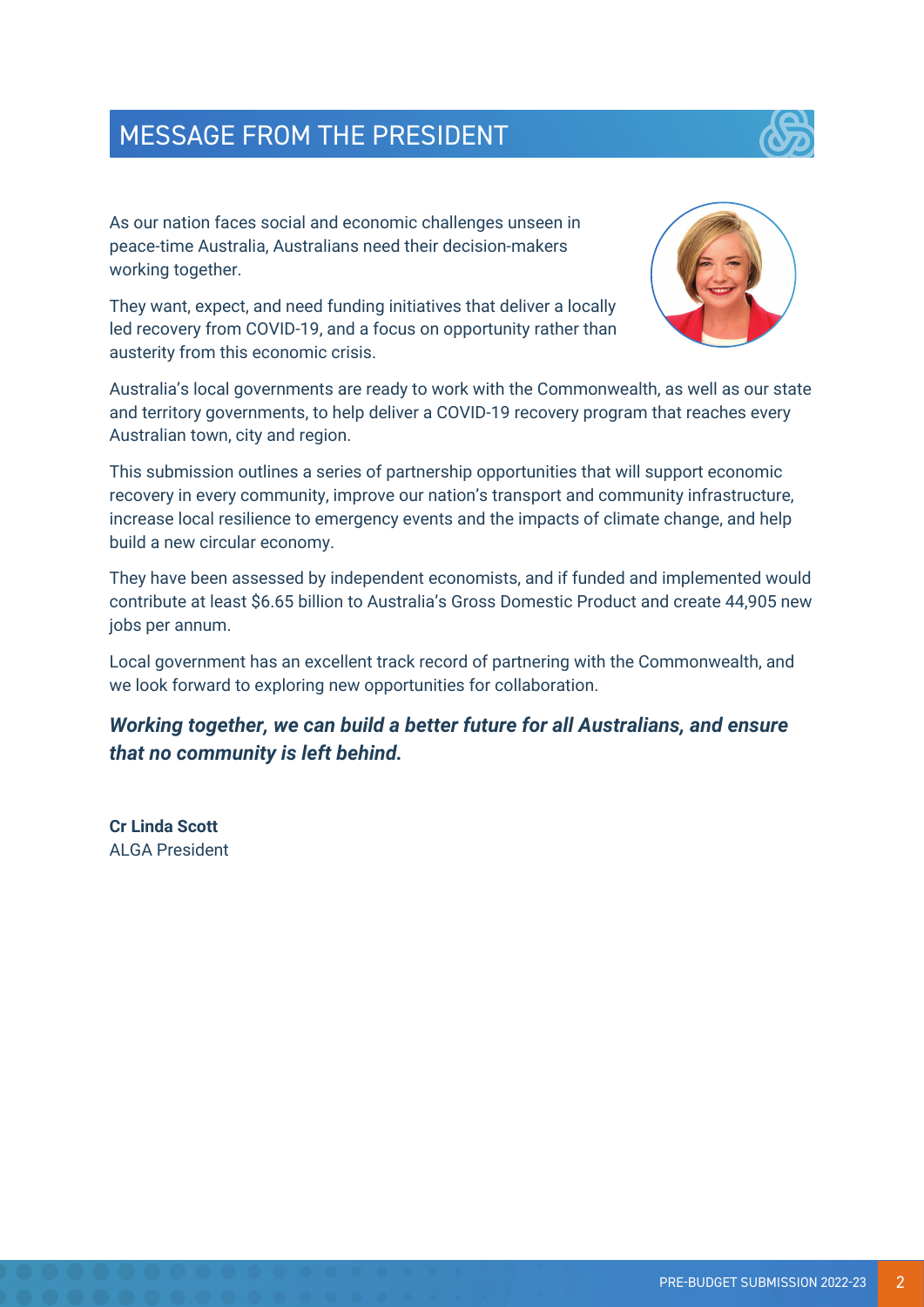# OUR MEMBERS

















# ABOUT ALGA



ALGA was established in 1947 and throughout its history has been actively involved in issues of national significance affecting local government and local communities.

ALGA's policies and strategic priorities are determined by the ALGA Board, comprising two representatives from each of the member associations, who elect the Vice Presidents and President.



- 8 Geils Court, Deakin, ACT, 2600
- (02) 6122 9400
- alga@alga.asn.au
- **alga.asn.au**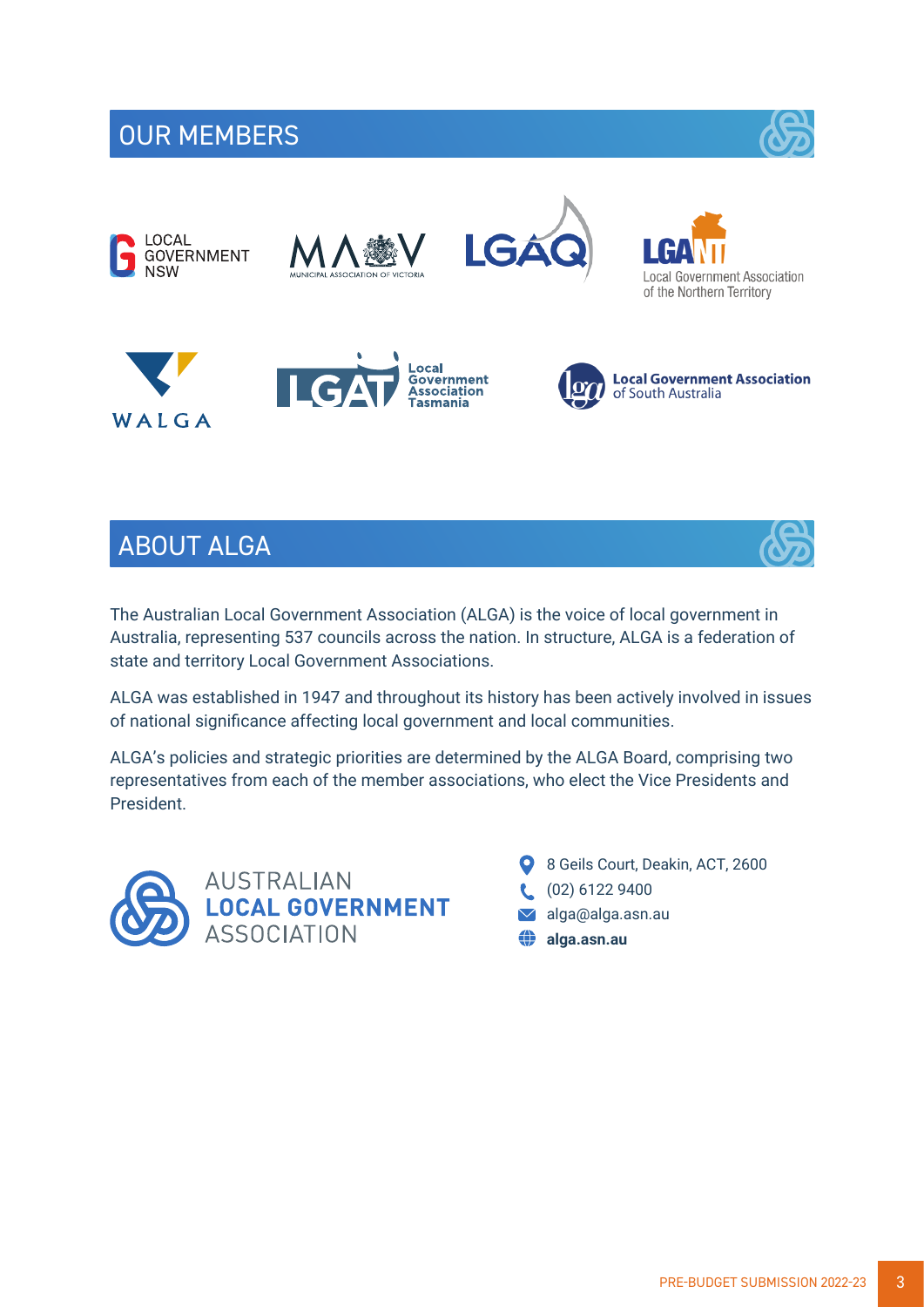

## **ECONOMIC RECOVERY**

- **1.** An initial injection of Financial Assistance Grants worth **\$1.3 billion** (13,213 jobs created, \$1.928 billion contribution to annual GDP)
- **2.** Restoration of Financial Assistance Grants to at least **one percent** of Commonwealth taxation revenue (16,242 jobs created, \$2.37 billion contribution to annual GDP)

## **TRANSPORT AND COMMUNITY INFRASTRUCTURE**

- **3. \$500 million per year** for a four-year extension of Local Roads and Community Infrastructure Program (3,974 jobs created, \$604 million contribution to annual GDP)
- **4. \$300 million per year** for four years to address road transport first and last-mile issues (2,332 jobs created, \$366 million contribution to annual GDP)
- **5.** An increase in Roads to Recovery funding from \$500 million to **\$800 million per year** (2,363 jobs created, \$367 million contribution to annual GDP)
- **6.** An increase in Black Spot Program funding from \$110 million to **\$200 million per year** for the next four years (693 jobs, \$111 million contribution to annual GDP)
- **7. \$20 million per year** permanent supplementary road funding for South Australia (158 jobs, \$24 million contribution to annual GDP)
- **8. \$55 million over four years** to continue the Stronger Regional Digital Connectivity Package (99 jobs, \$18 million contribution to annual GDP)
- **9. \$200 million over four years** for innovative affordable housing partnerships (469 jobs, \$68 million contribution to annual GDP)

### **CIRCULAR ECONOMY**

**10. \$100 million per year** for four years for local government circular waste innovation projects (797 jobs created, \$136 million contribution to annual GDP).

## **BUILDING RESILIENCE**

- **11. \$200 million per year** for four years for disaster mitigation (1,833 jobs, \$280 million contribution to annual GDP)
- **12. \$200 million over four years** for a Local Government Climate Response Partnership Fund (467 jobs, \$73 million contribution to annual GDP)
- **13. \$100 million per year** for four years for Closing the Gap initiatives (804 jobs, \$117 million contribution to annual GDP)
- **14. \$100 million over four years** for a local government place-based health and activity program (263 jobs, \$35 million contribution to annual GDP)
- **15. \$120 million per year** over four years to support the community arts and culture sectors impacted by COVID-19 (1,198 jobs created, \$153 million contribution to annual GDP)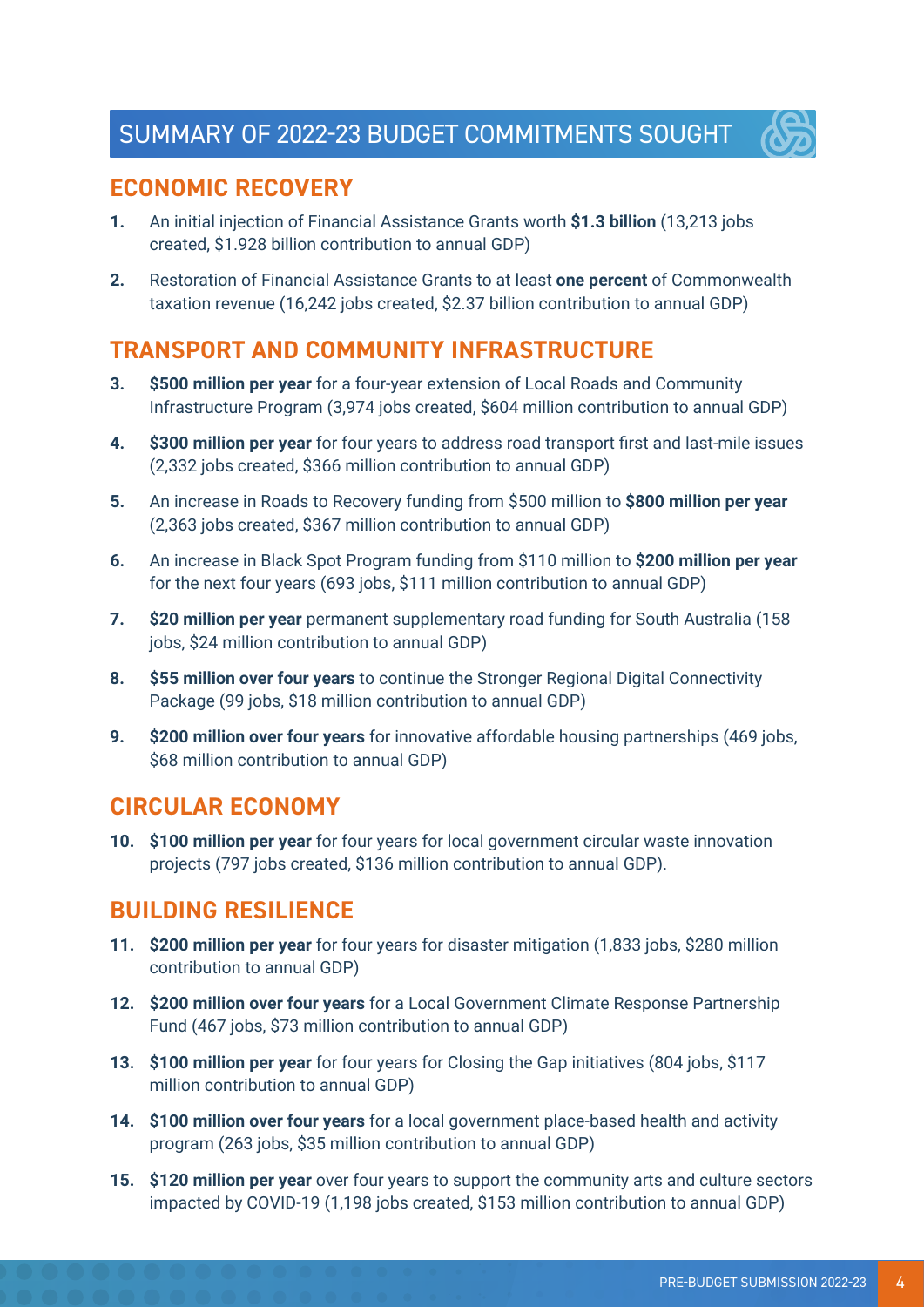# **INTRODUCTION**



Over the past 12 months, Australia's 537 councils have continued to support their local communities through the devastating COVID-19 pandemic.

From providing targeted relief to impacted communities and direct support to local businesses, to modifying services to meet community needs, bringing forward infrastructure projects to create jobs and stimulate their local economies, we have done everything we can to support our communities during this challenging period.

We were pleased to work collaboratively with the Commonwealth  $-$  as well as our state and territory governments – on stimulus projects, including through the Federal Government's \$2.5 billion Local Roads and Community Infrastructure Program, where we successfully delivered new sporting facilities, pathways, landscaping, playgrounds and public lighting for our communities.

This unprecedented collaboration and cooperation across all levels of government should not be lost in the wake of the pandemic. Australians understand the need for a coordinated, long-term national recovery plan that leverages the strengths of all three tiers of government and offers certainty that every community – no matter how big or small – will receive the support it needs to build back stronger.

Only local governments, in partnership with the Commonwealth, can deliver this.

As the level of government closest to the people, only councils can lead and deliver a tailored, community-focussed recovery that generates jobs, boosts productivity, builds resilience and facilitates wellbeing.

As a willing partner in this recovery, local government can offer:

- ◆ 537 councils around the nation with a deep connection to their local community;
- A **194,000-person workforce,** skilled across almost 400 different occupations, and supported by thousands of volunteers;
- A combined annual budget of almost **\$50 billion;** and
- Stewardship of **one third** of Australia's public infrastructure, including **75 percent** of the nation's road network.

The funding priorities outlined in this submission have been assessed by independent economists to contribute at least \$6.65 billion to annual GDP and create an additional 44,905 jobs each year.

They would also improve Australia's workforce capacity, create healthier and more connected communities, help reduce Australia's emissions, and better prepare our nation for increasingly frequent disaster events.

Councils are already doing much to support Australia's COVID-19 recovery, but with better funding partnerships, we could do even more.

In particular, it is long-term and ongoing funding that will provide us with the confidence to make strategic long-term investments in our communities.

A strong and sustainable local government sector can play a key role supping Australia's prosperity, wellbeing and resilience, and the funding priorities in this submission are a roadmap for more effective Commonwealth/local government collaboration.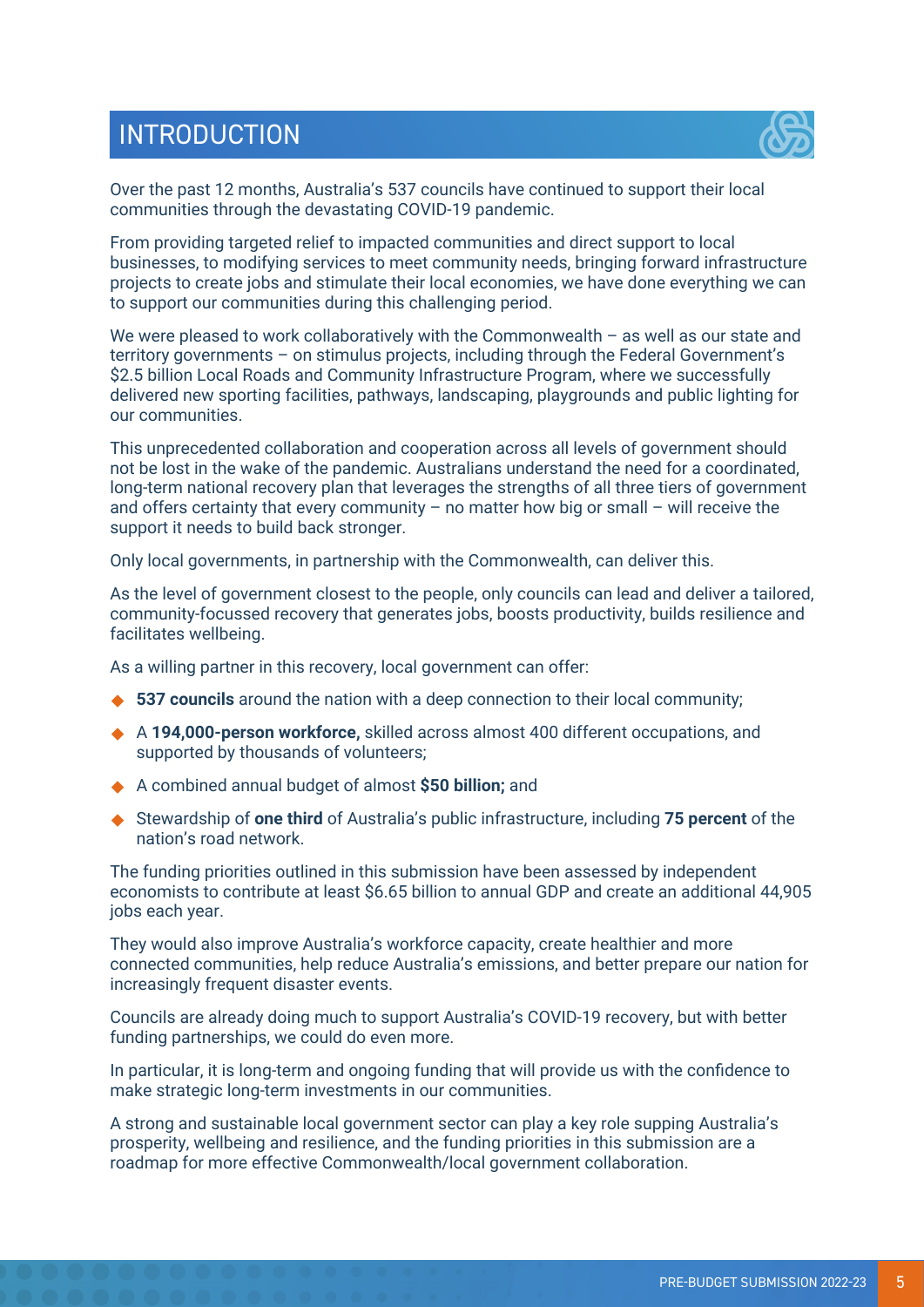# ECONOMIC RECOVERY



## PRIORITY 1 **IMMEDIATE INJECTION OF FINANCIAL ASSISTANCE GRANTS**

#### Commitment sought

**An initial injection of Financial Assistance Grants to local government of \$1.3 billion to support communities and jobs and resolve the current practice of bringing forward two quarterly Financial Assistance Grant payments each year.**

#### If funded:

Jobs created: 13,213 Contribution to annual GDP: \$1.928 billion

#### What's the issue?

Local government budgets have been under pressure responding to the COVID-19 pandemic, as a result of decreased revenue and increased spending on new and expanded programs.

#### Why does it matter?

If adequately resourced, councils can play an important role supporting their communities during the COVID-19 pandemic and in recovery.

#### Additional information

The coronavirus pandemic, coming straight after the Black Summer bushfires and years of drought in many areas, continues to put stress on local government budgets across the nation.

Despite the ongoing impacts of border closures, councils have continued to support their communities through providing targeted rate relief, modifying and introducing new services as needed, and partnering with other tiers of government on economic stimulus initiatives.

These challenges have compounded an already difficult situation for many councils particularly in rural, regional, and remote communities with large areas to service but small ratepayer bases.

They have also exposed the financial vulnerability of many urban or tourism dependent councils where there has been a significant decline in revenue due to border closures, working-from-home directives and the mandated closure of local facilities.

As the Omicron variant of the coronavirus takes hold, clouding Australia's economic outlook, councils will need to maintain their community and economic support efforts for the foreseeable future.

An immediate – and once off – \$1.3 billion injection of Financial Assistance Grants would enable us to continue to support our communities through the pandemic, and ensure no community is left behind in Australia's economic recovery.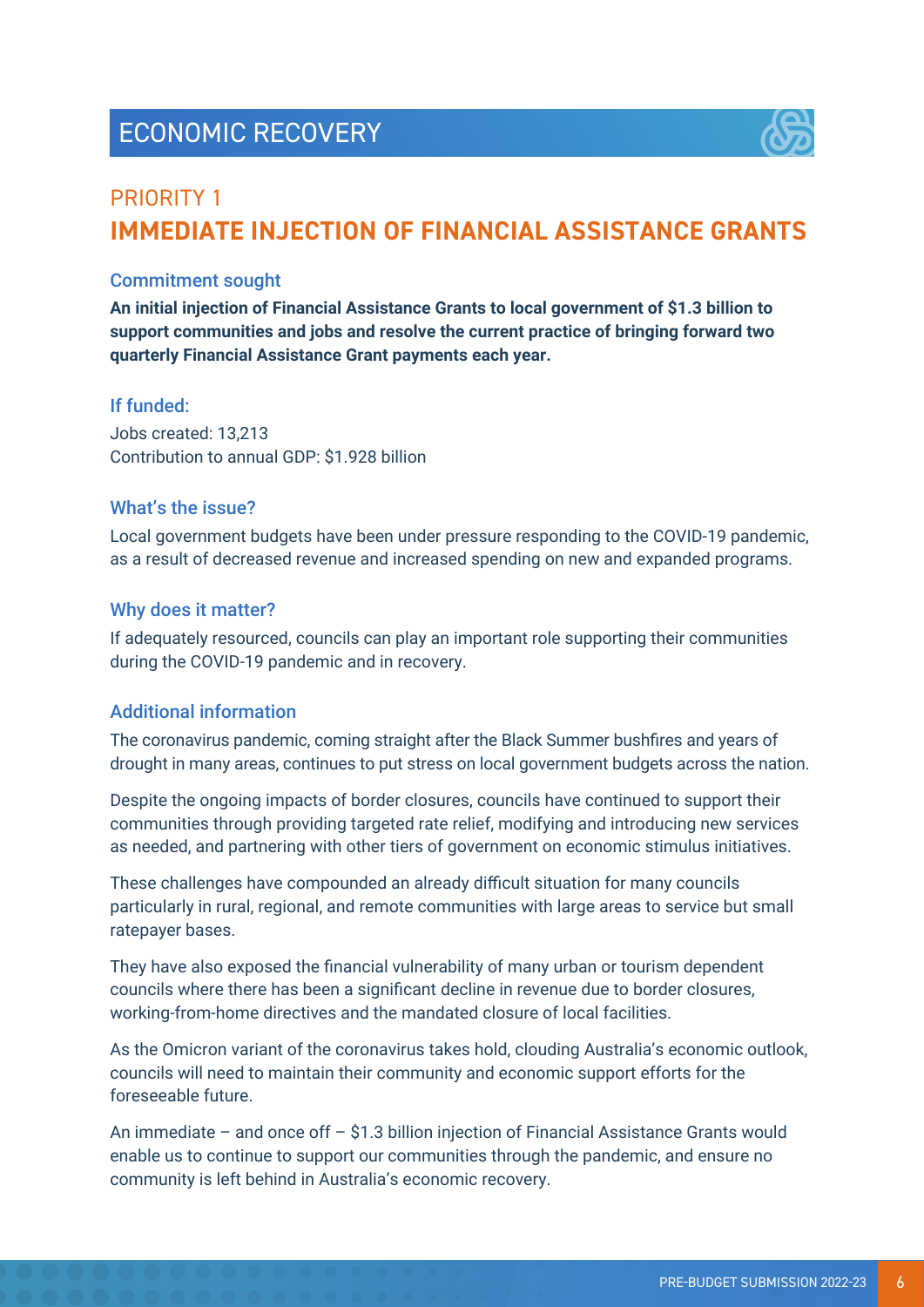## PRIORITY 2 **RESTORING FINANCIAL ASSISTANCE GRANTS**

#### Commitment sought

**Restoring Financial Assistance Grants to at least 1 percent of Commonwealth taxation revenue via a phased approach.** 

#### If funded:

Jobs created: 16,242 Contribution to annual GDP: \$2.37 billion

#### What's the issue?

The value of Financial Assistance Grants provided to local government has declined over the past three decades from around 1 percent of Commonwealth taxation revenue to around 0.55 percent.

#### Why does it matter?

Local governments only collect around 3.5 percent of taxation nationally and need support from other spheres of government to provide and maintain the infrastructure their communities need such as swimming pools, playgrounds, sports facilities, regional airports, and roads.

#### Additional information

Core federal funding to local government has been in relative decline since the mid-1980s. The ability of many councils to continue providing necessary services and infrastructure was further impacted when the indexation of Financial Assistance Grants was frozen in the 2014-15 Federal Budget, before being reinstated three years later in 2017-18.

ALGA's *2021 National State of the Assets* report indicates that around 10 percent of the infrastructure owned and managed by Australian councils is in poor condition and requires intervention.

Financial Assistance Grants are particularly valuable for local government, as the funding is untied, meaning it can be spent where it is most needed. This can include building new infrastructure, delivering new programs that meet community needs, as well as maintaining local pools, libraries, sporting grounds and roads.

Untied funding provided to councils also enables them to invest in their workforces, through bringing on new staff or upskilling or retraining existing employees, helping address Australia's workforce capacity challenges.

Funding provided to councils is spent locally, so increasing Financial Assistance Grants provides the Commonwealth with the opportunity to ensure that every Australian community shares in the benefits of our nation's COVID-19 recovery.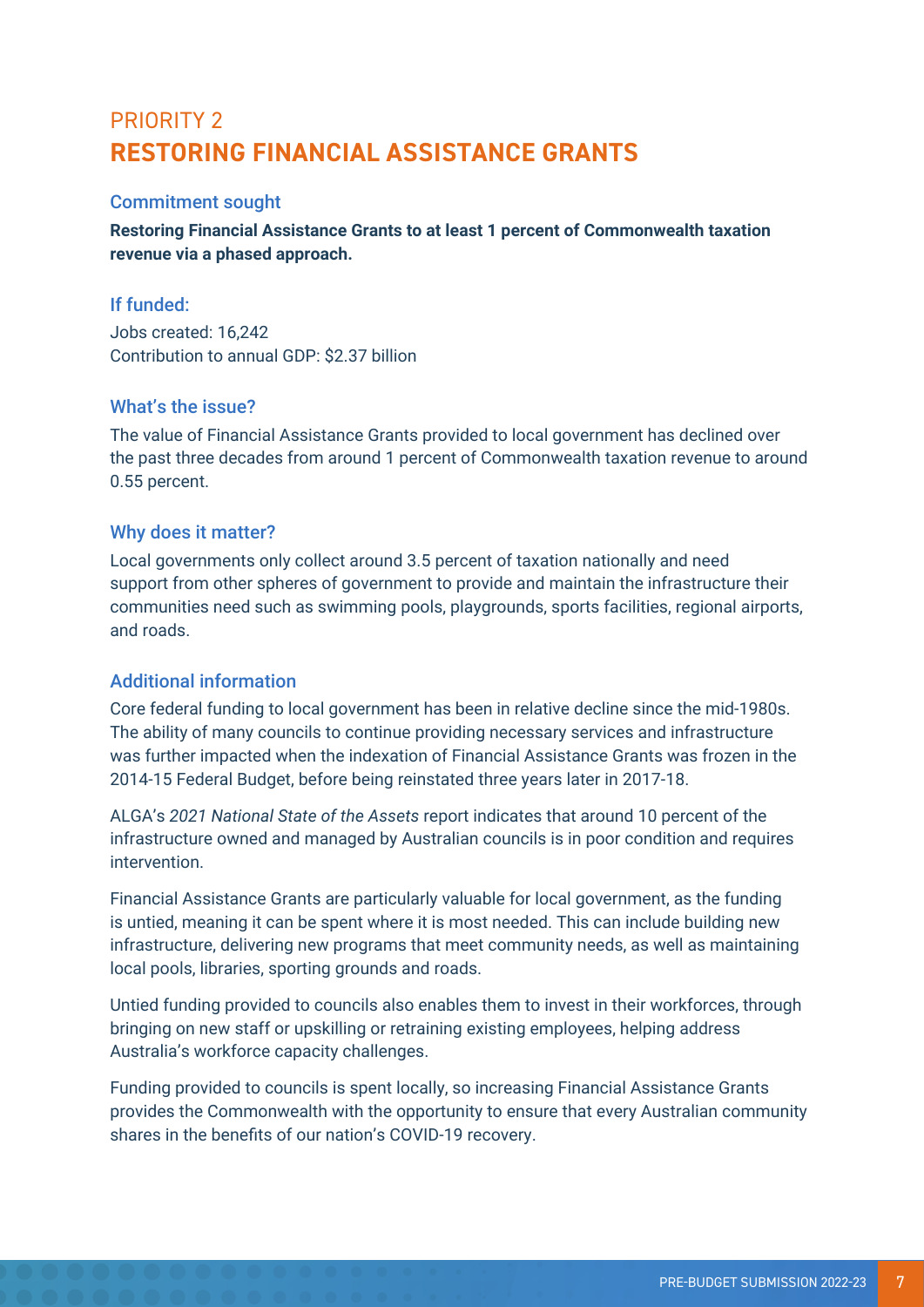

# PRIORITY 3 **LOCAL ROADS AND COMMUNITY INFRASTRUCTURE PROGRAM**

#### Commitment sought

**\$500 million per year for a four-year extension of the Local Roads and Community Infrastructure Program.**

#### If funded:

Jobs created: 3,974 Contribution to annual GDP: \$604 million

#### What's the issue?

Councils need ongoing funding to deliver strategic infrastructure projects that create jobs and support economic recovery.

#### Why does it matter?

Adequately resourced, local government can play a key role partnering with the Commonwealth on stimulus projects that will support Australia's ongoing recovery.

Extending the Commonwealth's well-received Local Roads and Community Infrastructure Program would enable councils to continue to play a meaningful role as partners in Australia's economic recovery.

#### Additional information

The \$2.5 billion Local Roads and Community Infrastructure (LRCI) Program announced in the 2020-21 Federal Budget has supported all 537 councils across Australia to deliver thousands of shovel-ready projects.

These projects have supported jobs and local economies as well as enabling communities to bounce back from the COVID-19 pandemic.

By 10 March 2021, local governments had nominated over 4800 projects under the LRCI Program.

Many councils around the country have shovel-ready projects already identified in their long-term financial plans that could be brought forward with funding support from other tiers of government.

Extending this program would also benefit Australians in every corner of the nation through the creation of new libraries, sporting facilities, community centres, roads, recreation trails and playgrounds.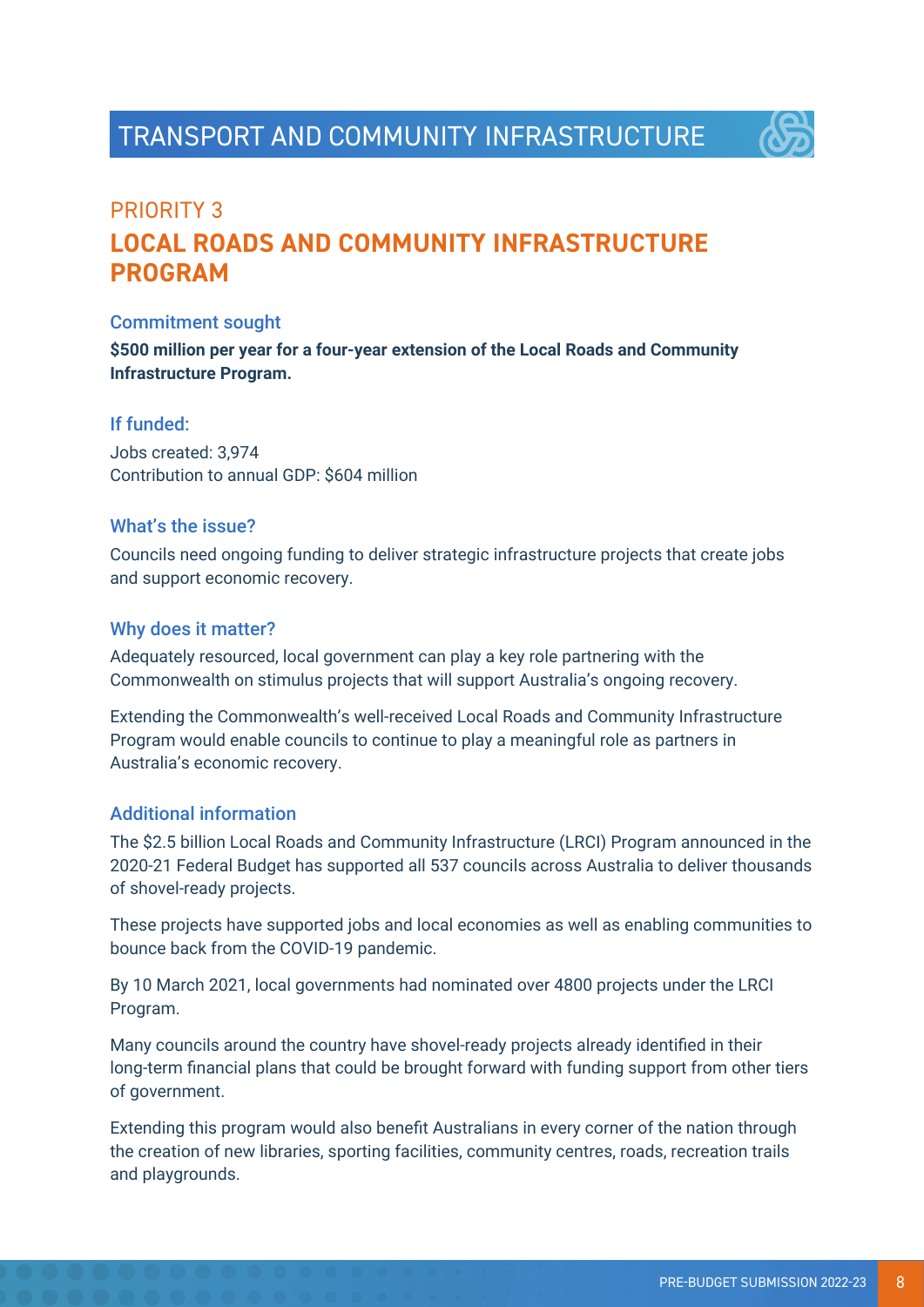# PRIORITY 4 **FIRST AND LAST-MILE ACCESS**

#### Commitment sought

**\$300 million per year for four years to address road transport first and last-mile issues.**

#### If funded:

Jobs created: 2,332 Contribution to annual GDP: \$366 million

#### What's the issue?

The movement of freight is one of the biggest transport challenges facing Australian cities and regions, impacting on both commuter and freight delivery times.

#### Why does it matter?

Additional targeted investment is necessary to unlock our nation's productivity by improving access for freight vehicles, and connectivity between local roads and preferred state and national freight routes.

#### Additional information

The efficient movement of freight is essential in a productive economy.

Local roads – owned and managed by councils – are a critical part of our national transport network.

With increased demand including higher productivity heavy vehicles, many local roads are no longer fit-for-purpose.

Many councils are already investing in regional transport plans that identify key transport routes and linkages, and investment opportunities at the local and regional level.

Improving first and last-mile access would also result in safer roads for all users, reducing the risk of serious or deadly motor vehicle accidents.

The Commonwealth can partner with local government to address congestion on local roads, and unlock the productivity of our nation's freight network, while improving liveability for all Australians.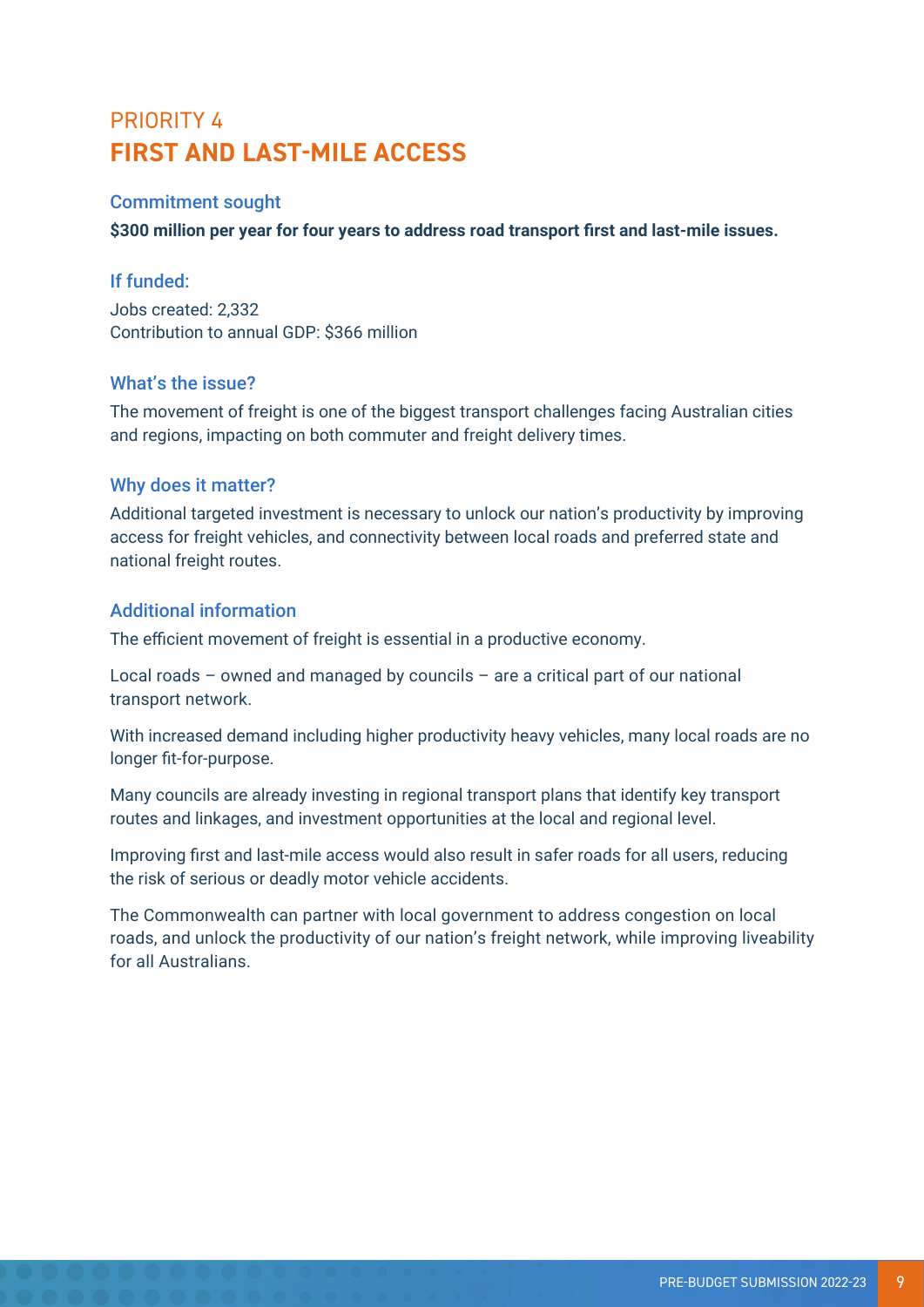## PRIORITY 5 **ROADS TO RECOVERY**

#### Commitment sought

**An increase in Roads to Recovery funding from \$500 million to \$800 million per annum.**

#### If funded:

Jobs created: 2,363 Contribution to annual GDP: \$367 million

#### What's the issue?

ALGA's *2021 National State of the Assets* report indicates that a significant number of Australia's local roads are in poor condition and require intervention.

#### Why does it matter?

Inadequately maintained roads seriously compromise service levels and road user experiences, impacting on productivity and local amenity.

#### Additional information

Local governments own and manage about 678,000km of sealed and unsealed roads, equivalent to about 77 percent of Australia's road network.

Councils collect just 3.5 percent of Australia's taxation revenue, and unlike other tiers of government, local government has no direct mechanism to raise funds for road construction and maintenance such as road user charges, registration charges, or other road or transportrelated fees or charges.

ALGA's *2021 National State of the Assets* report shows that 8 percent of the sealed roads owned and managed by local government – and 14 percent of unsealed roads – are in poor condition, function and capacity, and are close to reaching the end of their useful life.

The replacement cost of both sealed and unsealed roads is estimated to be \$17.8 billion.

This is well beyond the financial capacity of local government, so ongoing and sustainable funding partnerships with other tiers of government are vital.

The Roads to Recovery Program plays an important role supporting councils to upgrade their local roads as required, but more support is needed to address the current backlog.

By increasing this program's allocation by \$300 million per annum, the Commonwealth could support councils to maintain and upgrade more local roads in need of urgent intervention, while creating new jobs and supporting local contractors and suppliers.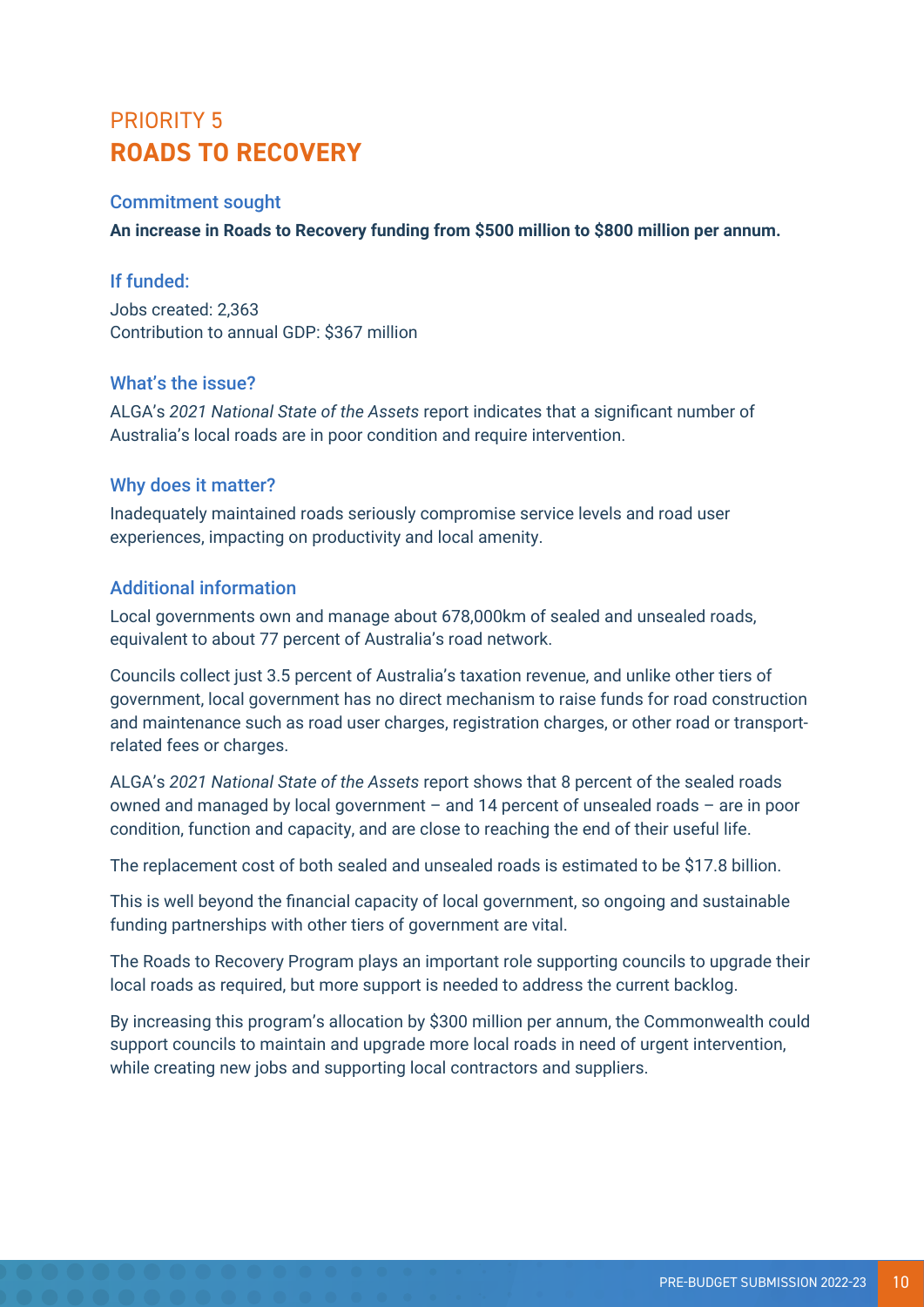## PRIORITY 6 **BLACK SPOT PROGRAM**

#### Commitment sought

**Increase the Commonwealth's Black Spot Program from \$110 million to \$200 million per year over the next four years.**

#### If funded:

Jobs created: 693 Contribution to annual GDP: \$111 million

#### What's the issue?

Poor visibility on local roads and bridges is a significant safety risk for all road users.

#### Why does it matter?

Every year about 1,200 people are killed on Australian roads, and around 40,000 people are seriously injured.

#### Additional information

The recently released *National Road Safety Strategy 2021-2030* has a target to reduce road fatalities by 50 percent. The strategy identities local government as a key stakeholder in implementing road safety measures.

Substandard, poorly designed and inadequately maintained roads and bridges which may have differing or inconsistent road surfaces, irregularly or poorly maintained road shoulders, poor road markings, or poor lighting can have serious road safety outcomes.

Every year, about 1,200 people are killed on Australian roads and around 40,000 are seriously injured.

Half of all road crashes are on local roads, and these crashes account for 52 percent of all casualties and 40 percent of all road deaths. This means that driving on a local road involves increased risk of being seriously injured that is 1.5 times higher than driving on a state road.

Deaths on rural and regional roads far outnumber deaths on metropolitan roads.

The Black Spot Program plays a crucial role supporting state, territory and local governments to address known accident sites that pose an ongoing risk to road users.

Increasing the total funding available through the Black Spot program to \$200 million per annum would support councils to make key improvements at significantly more sites, reducing the risks of serious injury or death.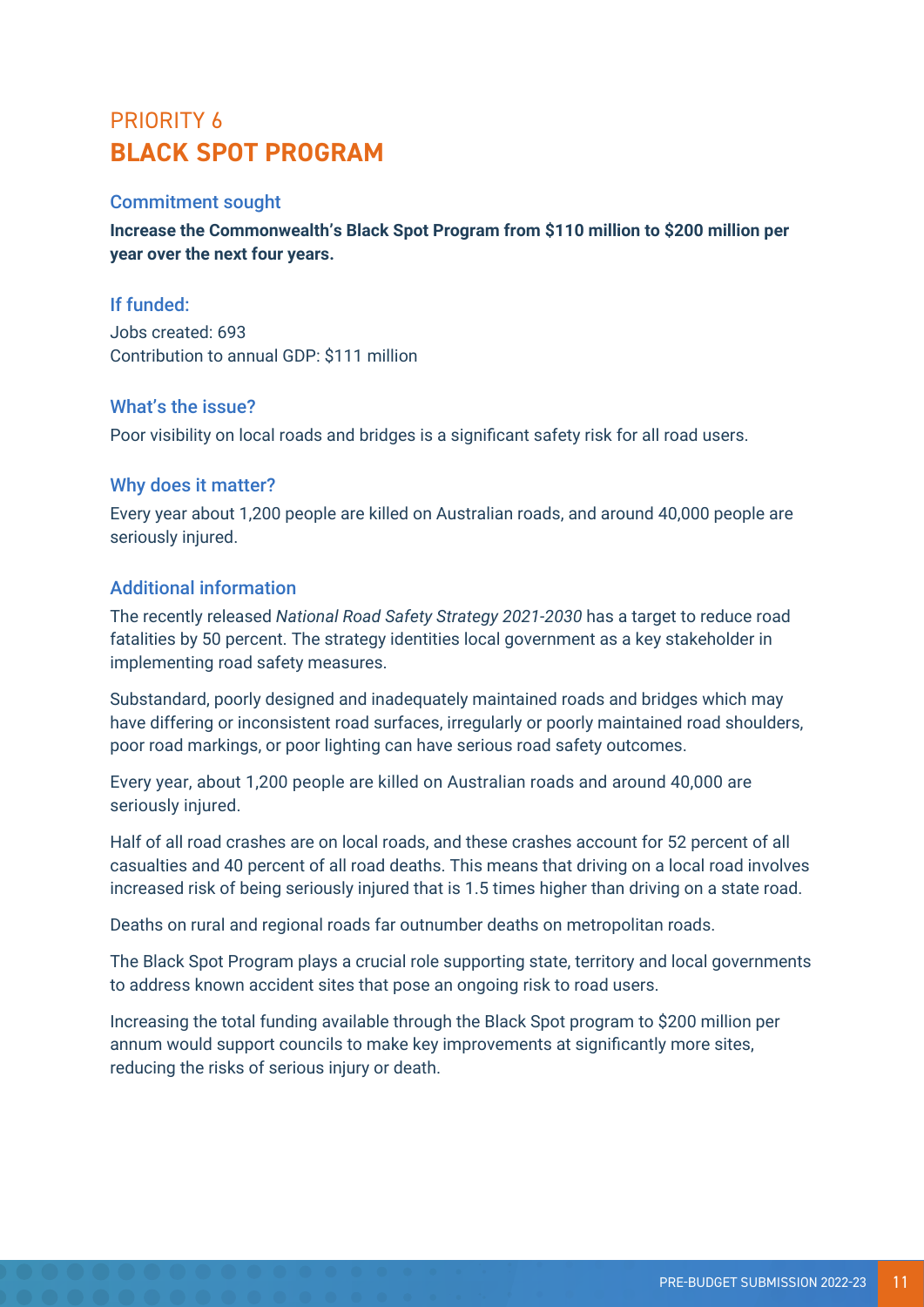## PRIORITY 7 **SOUTH AUSTRALIAN ROAD FUNDING**

#### Commitment sought

**Address the South Australian road funding anomaly by making the additional \$20 million per annum provided to South Australia in 2021-22 and 2022-23 permanent.**

#### If funded:

Jobs created: 158 Contribution to annual GDP: \$24 million

#### What's the issue?

Based on the national funding formula, South Australia receives an inequitable share of local roads funding.

#### Why does it matter?

South Australian councils rely on this additional funding to provide and maintain safe and productive roads, and making this funding allocation permanent would support more strategic investment in these roads.

#### Additional information

Road funding is particularly challenging in South Australia where for many years there has been a shortfall in the level of funding to SA councils.

South Australia has 11 percent of Australia's local roads, and 7 percent of its population, but only receives 5.5 percent of the Identified Roads component of Commonwealth Financial Assistance Grants.

Since 2003, South Australia has received an additional \$20 million supplementary road funding per annum to address this inequity, and in recent years this top-up funding has been extended by two years at a time.

South Australian councils are responsible for more than 75,000km of local roads, and the supplementary road funding they receive from the Commonwealth plays a crucial role in maintaining this network.

Making this allocation permanent would provide South Australian councils with certainty and confidence to invest in their local road networks and provide safer and more efficient roads for all users.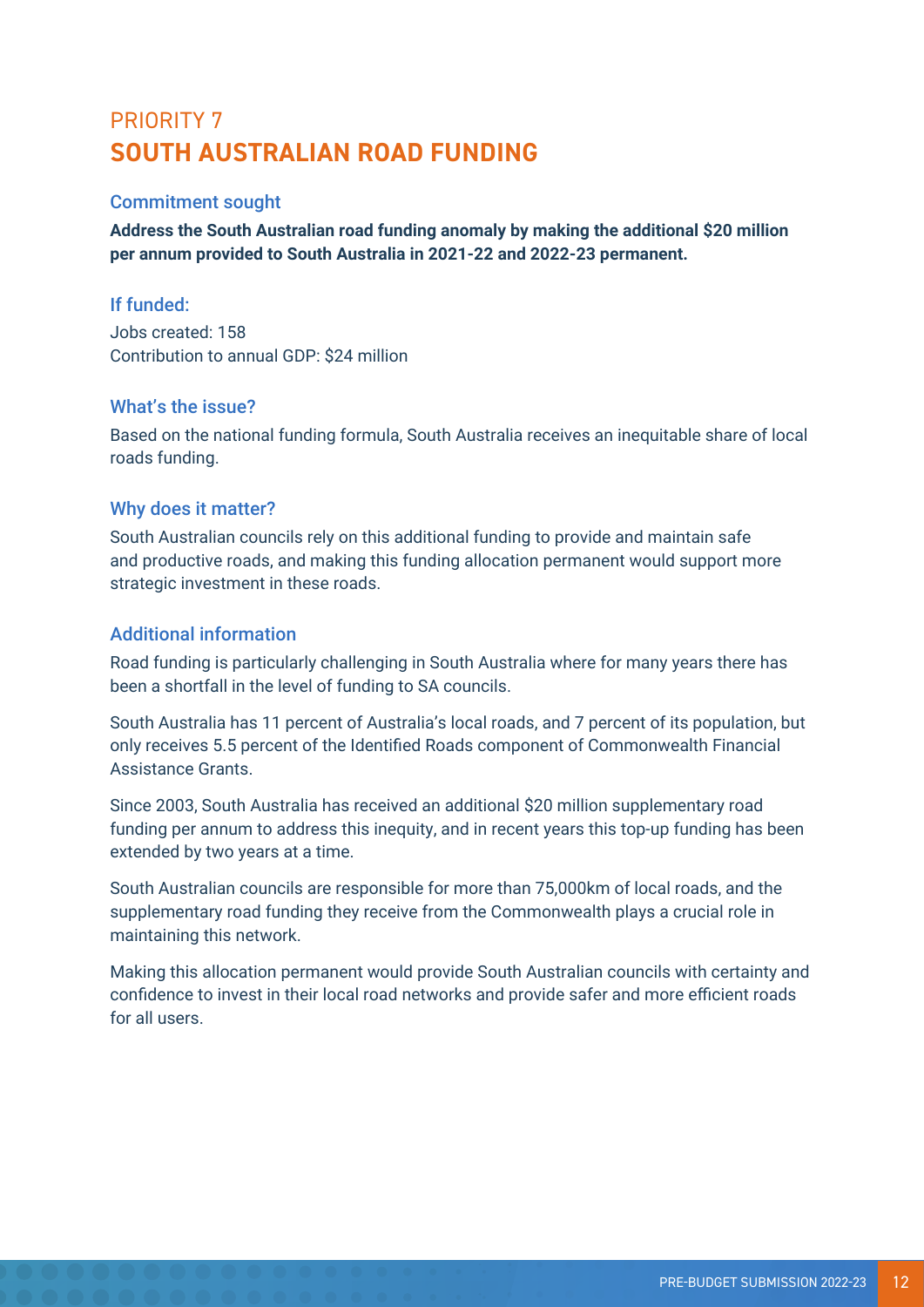## PRIORITY 8 **STRONGER REGIONAL DIGITAL CONNECTIVITY PACKAGE**

#### Commitment sought

**Continuing the Stronger Regional Digital Connectivity Package at \$55 million over four years.**

#### If funded:

Jobs created: 99 Contribution to annual GDP: \$18 million

#### What's the issue?

Many communities across regional, rural and remote Australia are missing out on fast, affordable and reliable digital connections, or pay a higher cost compared to their metropolitan counterparts.

#### Why does it matter?

Telecommunications plays a key role supporting the productivity and wellbeing of regional, rural and remote Australia.

#### Additional information

All communities, whether they are in our major capitals or in regional towns, need to be future-ready.

COVID-19 has seen a much greater dependence on telecommunications as many people have worked from home and some have moved from our cities to our regions to work remotely.

Reliable, high-speed broadband is essential for community resilience as Australians continue the trend of working from home and migrating away from cities.

Our agriculture industry also needs fast, affordable, and reliable broadband services and suitable access to digital infrastructure to remain competitive internationally.

Access to telehealth and online education has also been critically important during COVID-19 to enable communities to access services while in isolation or when borders have closed.

Removing remaining mobile blackspots is vital to allowing remote working arrangements to develop so communities remain sustainable and resilient.

Connectivity is also a big part of encouraging people to live, work and invest in regional areas, and it is important that residents and businesses have access to the same level of telecommunications services available in urban areas.

ALGA welcomed the announcement of the \$220 million Regional Connectivity Program announced in the 2019 Federal Budget in response to the 2018 Regional Telecommunications Review, and we are calling for a four-year \$55 million extension of this program.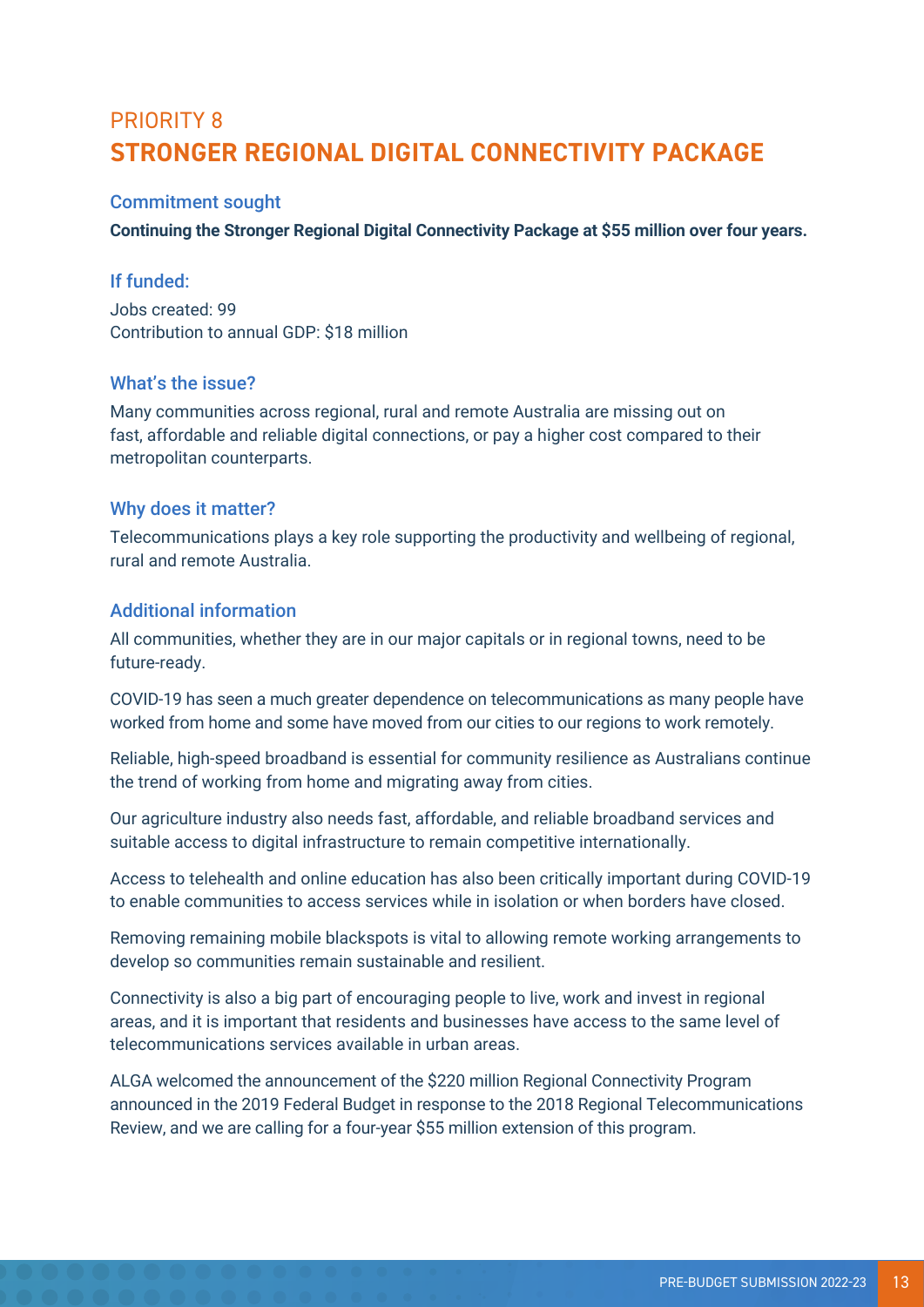## PRIORITY 9 **AFFORDING HOUSING**

#### Commitment sought

**Support local government's efforts in addressing affordable housing and homelessness by providing funding of \$200 million over four years to assist councils to develop and implement innovative housing partnerships.**

#### If funded:

Jobs created: 469 Contribution to annual GDP: \$68 million

#### What's the issue?

There is less social and affordable housing stock available than there was a decade ago, and more low-income Australians are experiencing housing stress.

#### Why does it matter?

Long waiting lists for social housing and relatively unaffordable private rental markets can lead to household stress and have negative social and economic consequences.

#### Additional information

The shortage and rising costs of rental properties and affordable home ownership are having significant social and economic impacts in cities and towns across Australia, including rural and regional communities.

This is due to a range of factors including changes to recent migration patterns, cheap finance and labour and material shortages in the construction sector.

The impacts on local governments and communities includes housing stress for individuals and families, difficulty in attracting and housing key workers and an increase in homelessness.

Whilst the provision of affordable housing is not a local government responsibility, councils often facilitate affordable housing within their communities, operating within state/territory planning, financial and other legislation requirements.

For councils looking to drive a locally led economic recovery and create new jobs in their communities, an appropriate supply and mix of housing to suit diverse community needs is crucial.

The housing challenge is different in every community, and the council response is dependent on its financial resources and priorities.

Local government also supports a national housing summit as a precursor to the development of a national housing strategy, which includes local government in the national dialogue.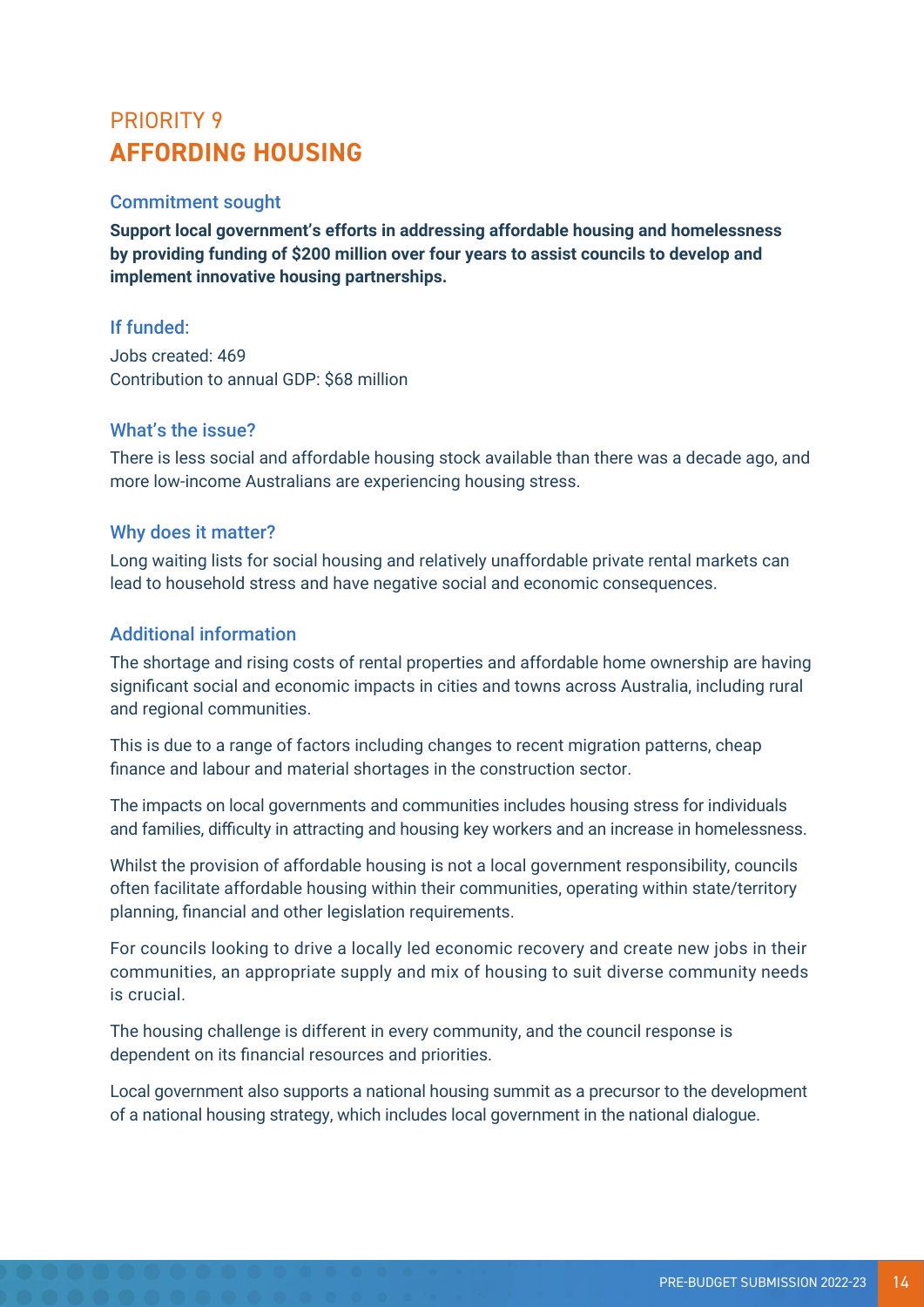# CIRCULAR ECONOMY



## PRIORITY 10 **CIRCULAR ECONOMY**

#### Commitment sought

**\$100 million per annum over four years to fund local government circular waste innovation projects.**

#### If funded:

Jobs created: 797 Contribution to annual GDP: \$136 million

#### What's the issue?

Local government requires additional support to support the implementation of the National Waste Action Plan and mitigate the impacts of Australia's waste export bans.

#### Why does it matter?

Australia is one of the world's largest waste generators per capita. We are running out of landfills, and recycling collection costs that are borne by all Australians continue to rise.

#### Additional information

Moving to a circular economy, where waste is designed out of the system and resources are valued, will bring down business costs, support new industries and jobs, and reduce greenhouse gas emissions.

By mid-2024, when Australia's waste export ban comes into full effect, 645,000 additional tonnes of waste plastic, paper, glass, and tyres will need to be recycled each year.

To deal with this increased waste stream, the Commonwealth set up the \$190 million Recycling Modernisation Fund in 2020 to spur investment in recycling by industry and governments.

Recognising that their communities want concerted action to reduce and reuse waste – and mindful of the fact that easily accessible space for landfills is in short supply – local governments have been prominent in pursuing innovative solutions to recycling.

However, with waste export bans starting to take effect, Australia faces a looming waste and recycling crisis unless urgent action is taken to find more opportunities to process low-value mixed paper and plastics from municipal co-mingled recycling.

We are also seeking support and guidance on how to unlock the circular economy locally (particularly in rural, regional and remote areas), as well as support to investigate and potentially implement a national bin harmonisation program to improve kerbside recycling and maximise opportunities for materials to be reused.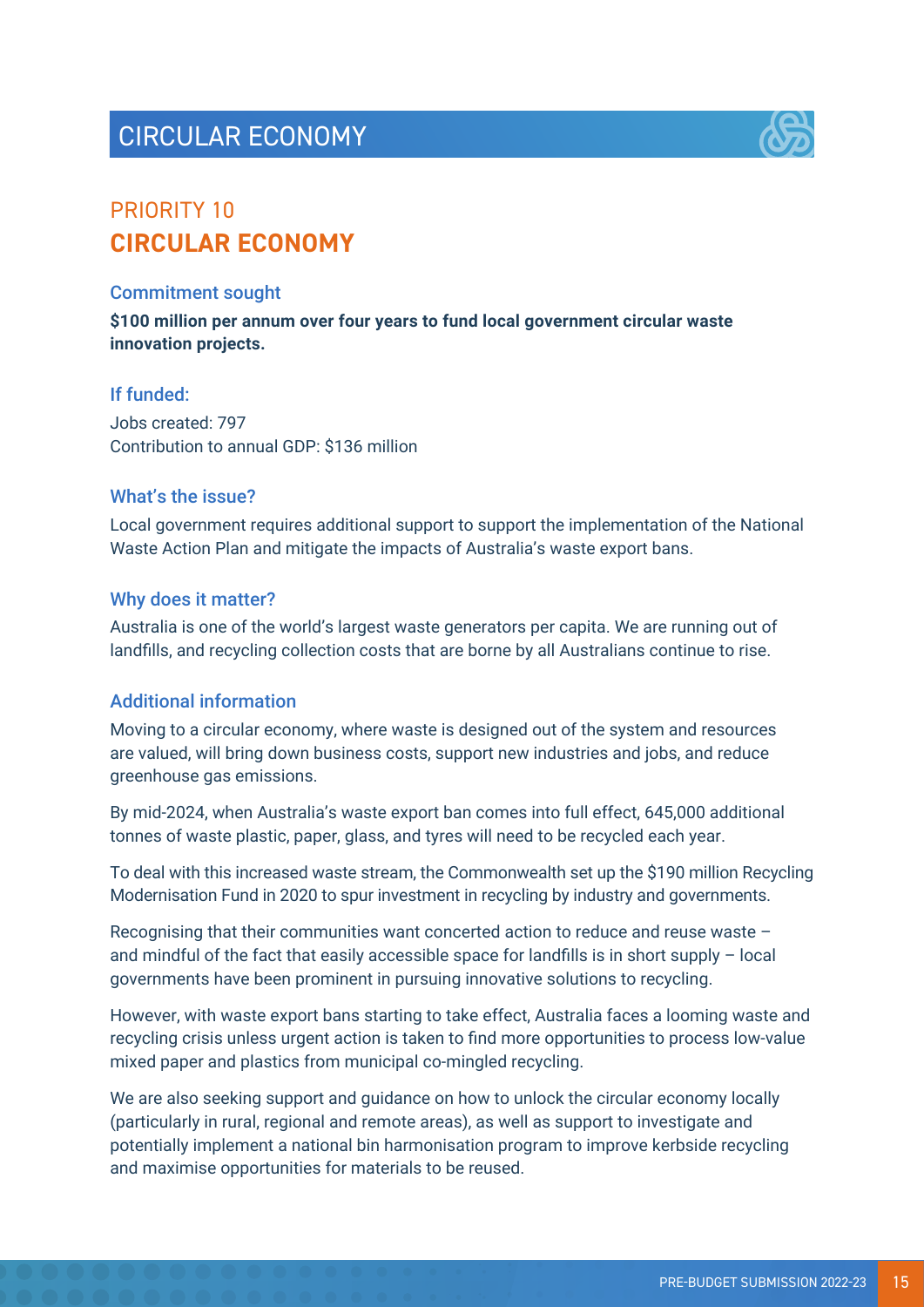# BUILDING RESILIENCE



## PRIORITY 11 **DISASTER MITIGATION**

#### Commitment sought

**In line with the Productivity Commission's recommendations from 2014, a targeted disaster mitigation program of \$200 million per annum for four years which will reduce the costs of response and recovery and strengthen community resilience.**

#### If funded:

Jobs created: 1,833 Contribution to annual GDP: \$280 million

#### What's the issue?

Less than 5 percent of disaster funding in Australia goes towards mitigation and community resilience measures.

#### Why does it matter?

Appropriate investment in disaster mitigation protects exposed communities, lowering household insurance premiums for residents while ultimately reducing the need for recovery funding.

#### Additional information

Australia has been profoundly impacted by natural disasters in the past few years, and the impacts of climate change will result in more frequent and more severe disasters in the future.

Communities need support to take preventative mitigation measures to limit the severity of disasters, as well as appropriate and adequate support to recover from these events. Natural disasters have claimed many lives and impacted hundreds of thousands of people.

Less than five percent of disaster funding in Australia goes towards mitigation and community resilience measures. This figure needs to rise to ensure that communities – particularly those where exposure to fires and floods is greatest – are better prepared for climate change.

Protecting communities from the impacts of bushfires, floods, and sea-level rise – and helping them adapt to climate change – are priorities for local government, but we could do more with additional mitigation funding from the Commonwealth.

Not only does effective disaster mitigation reduce Commonwealth and state and territory expenditure on recovery after an event, but it is also important in reducing the risks faced by communities and preparing for increased future risks.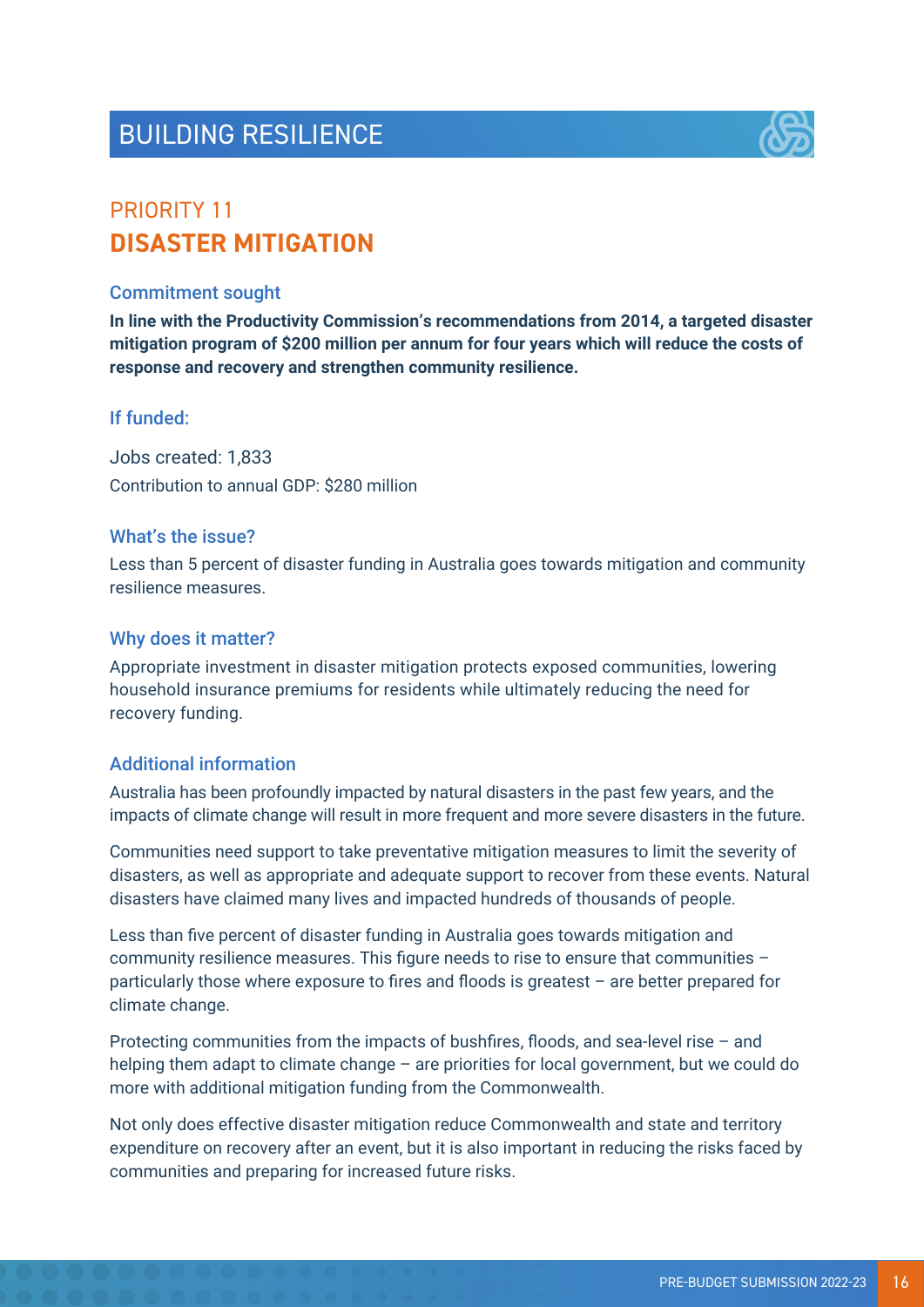## PRIORITY 12 **CLIMATE CHANGE**

#### Commitment sought

**A Local Government Climate Response Partnership Fund of \$200 million over four years to enable planning and preparation to minimise the impacts of climate change in local communities and enable councils to achieve climate neutrality as soon as practicable.**

#### If funded:

Jobs created: 467 Contribution to annual GDP: \$73 million

#### What's the issue?

Addressing the causes and impacts of climate change requires a collaborative effort across all three tiers of government, business and our communities. The importance of this collaboration was identified in the Federal Government's recently released *National Climate Resilience and Adaptation Strategy 2021-2025.* 

#### Why does it matter?

With funding support, local government can help communities adapt to climate change and deliver on Australia's emissions targets as our nation transitions towards net zero.

#### Additional information

Climate change poses significant threats to our wellbeing, economy and to the natural environment.

The *2021 Australian Local Government Climate Review* found that more than 70 percent of responding councils have set or are planning ambitious emissions reduction targets for their own operations, while 80 percent have set or are investigating emissions reduction targets across their entire community.

Another recent report indicated that if all the current targets set by local governments were met, Australia would be 96 percent of the way to meeting its current target of a 28 percent reduction by 2030.

Across our nation, councils are investing in new technologies, supporting local businesses to innovate and adapt, while creating new jobs in their communities. This includes introducing energy efficient LED streetlights, installing electric vehicle charging stations, using recycled road construction materials, and increasing tree canopy coverage.

Some councils are going even further, investing in renewable energy plants, and supporting local businesses and residents to reduce their emissions. These initiatives are scalable and could be replicated by other councils with sustainable funding support.

By supporting us to reduce emissions at a local level, the Federal Government can deliver on its own emissions commitments, ensuring that no community is left behind as we transition to net zero.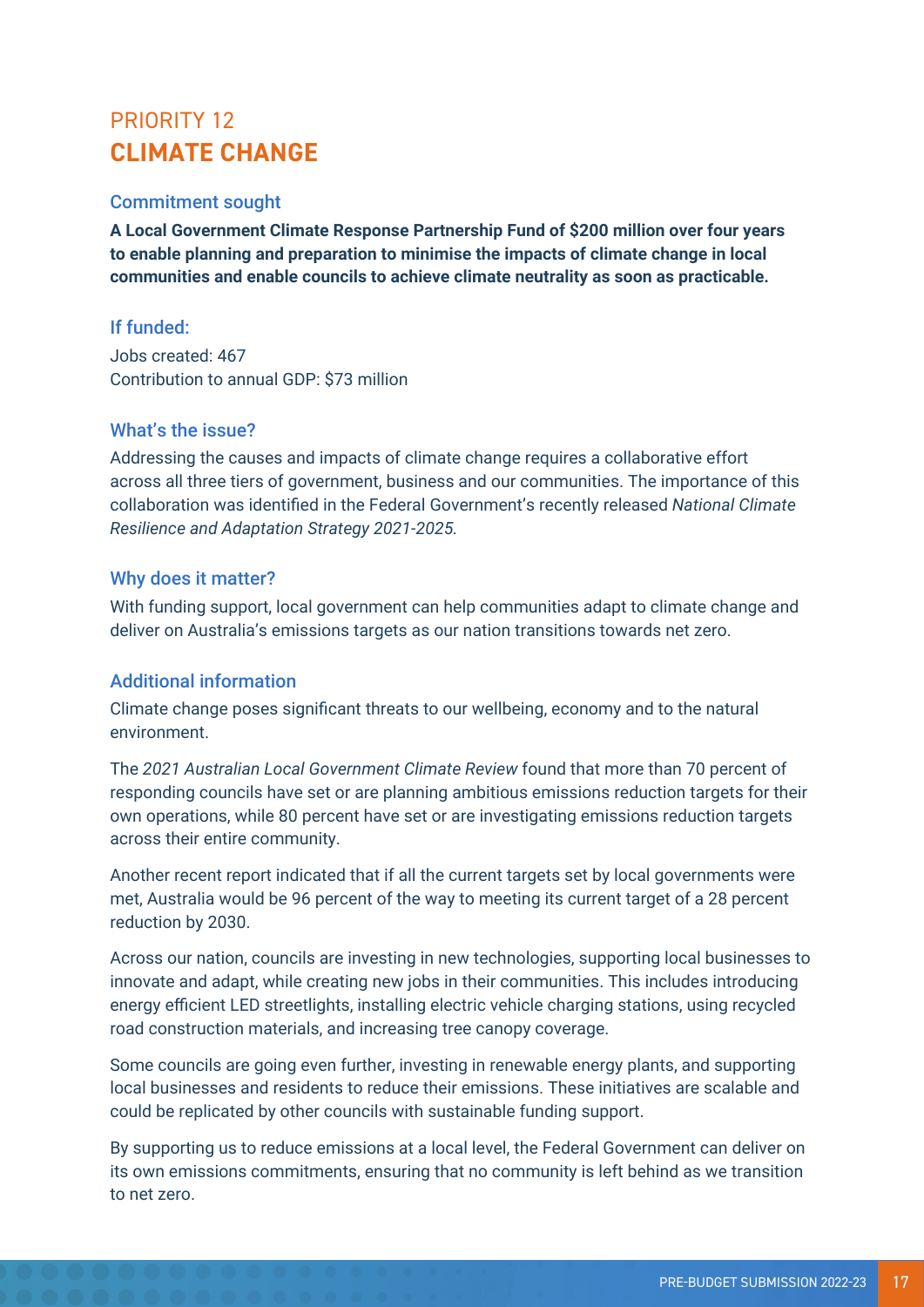## PRIORITY 13 **CLOSING THE GAP**

#### Commitment sought

**\$100 million per annum over four years provided directly to local governments to support the capabilities of indigenous councils and the implementation of the Closing the Gap local/ regional voice.**

#### If funded:

Jobs created: 804 Contribution to annual GDP: \$117 million

#### What's the issue?

Local government needs support to deliver on its targets under the National Agreement on Closing the Gap partnership.

#### Why does it matter?

There is an urgent need to reduce the social and economic disadvantage that Indigenous Australians, particularly those living in remote communities, have suffered for decades.

#### Additional information

In 2020, ALGA co-signed a landmark agreement marking a new chapter in the national effort to close the gap between Indigenous and non-Indigenous Australians.

At the heart of the National Agreement on Closing the Gap Partnership are four agreed priority reform targets and 16 socio-economic targets in areas including education, employment, health and wellbeing, justice, safety, housing, land and waters, and Aboriginal and Torres Strait Islander languages.

The Indigenous Voice Co-design Final Report to the Australian Government was released in December 2021. The Local & Regional Voice will contribute to achieving the Closing the Gap outcomes by providing avenues for Indigenous voices to be heard, including to provide feedback to government on Closing the Gap.

In late 2021, ALGA published its Implementation Plan for this Partnership Agreement which will enhance the shared policy development and decision-making at the local government level.

As the level of government closest to the people, we have an essential role supporting and helping to steer the development of policies and programs in partnership with local Indigenous peoples that address these priorities at the local and regional level.

We also play a positive role in reconciliation and celebrating Indigenous culture and identity, and sustainably funded could work effectively to reduce Indigenous disadvantage in all its forms.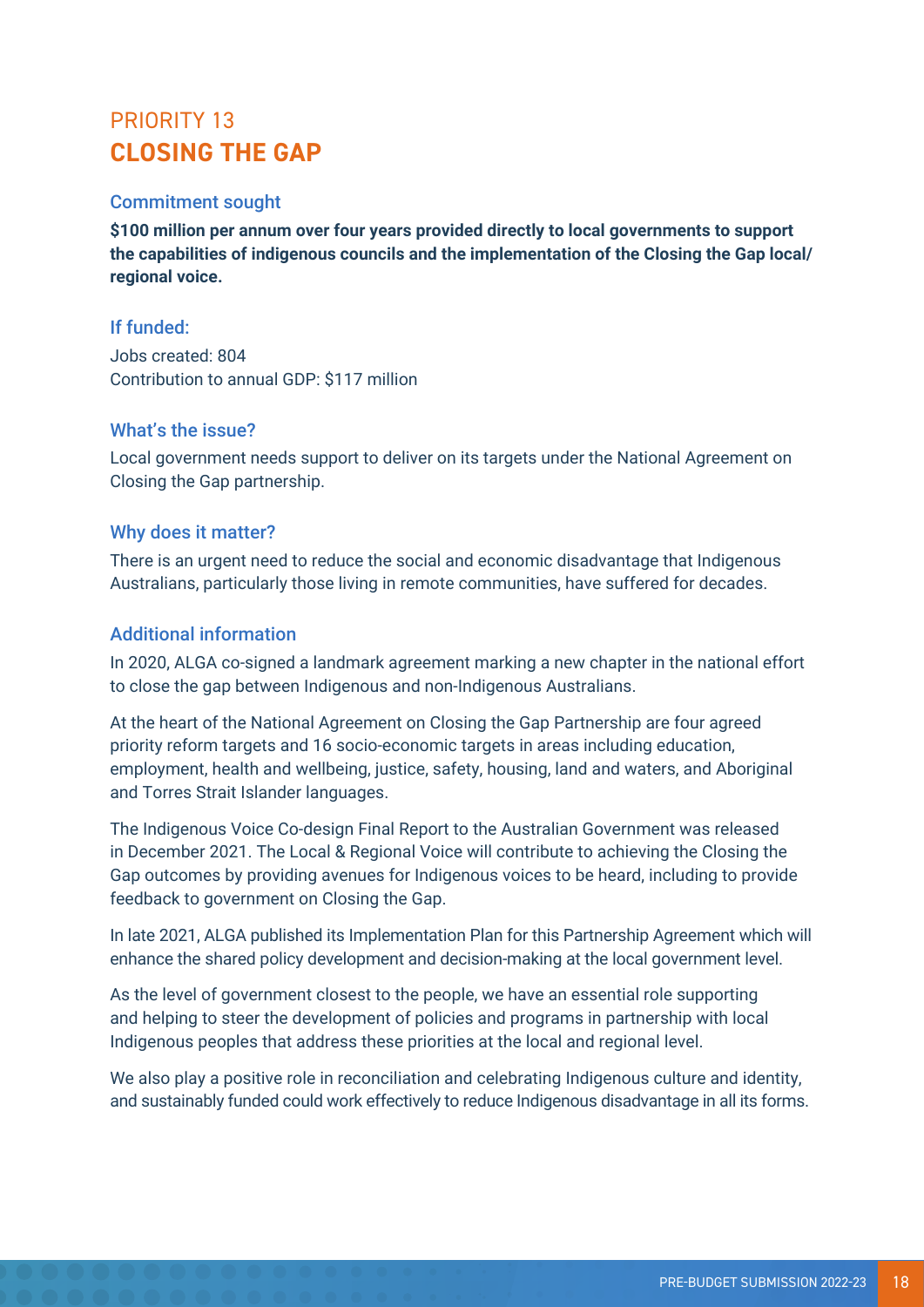## PRIORITY 14 **COMMUNITY HEALTH**

#### Commitment sought

**\$100 million over four years for a local government place-based health and activity program.**

#### If funded:

Jobs created: 263 Contribution to annual GDP: \$35 million

#### What's the issue?

Two in three Australian adults are overweight or obese, and around one in five Australians have experienced a mental disorder in the past 12 months.

#### Why does it matter?

Councils can play an important preventative role in community health, extending the length and quality of life enjoyed by Australians and minimising the cost to our nation's health system.

#### Additional information

There is compelling research and evidence supporting the links between people's overall physical and mental health and the environments in which they live.

Preventative health is an important focus for councils across the country and has the potential to have a significant impact on community health outcomes as well as alleviating obesity-related health costs.

As a sector, our focus on addressing Australia's obesity and mental health crisis is not from a medical perspective, but rather from a community-based health approach.

Our proposal is for a new financial support package of \$100 million over four years to be distributed through a local government place-based preventative health fund.

This fund would leverage our capacity to improve health outcomes in our communities, through healthier eating education initiatives, increased physical activity opportunities for children, and programs delivered with sport and recreation facilities and community groups.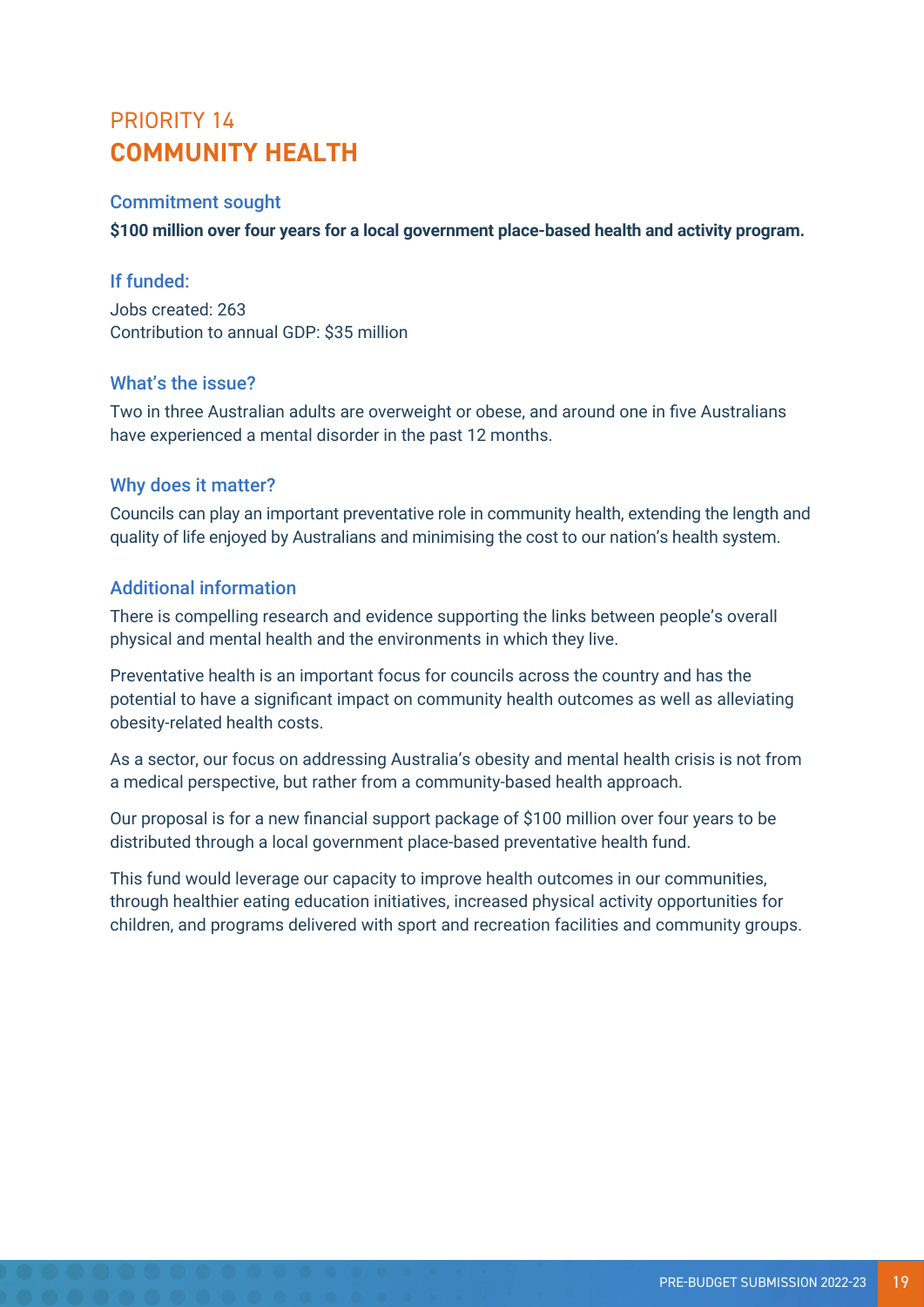## PRIORITY 15 **ARTS AND CULTURE**

#### Commitment sought

**\$120 million per year over four years to support the community arts and culture sectors impacted by COVID-19.**

#### If funded:

Jobs created: 1,198 Contribution to annual GDP: \$153 million

#### What's the issue?

The COVID-19 pandemic has heavily impacted the community arts sector, with social distancing resulting in the cancellation of live events and visitor limits at facilities.

#### Why does it matter?

Arts, culture, and the creative industries are important economic drivers of tourism, regional economies, the night-time economy, and social cohesion.

#### Additional information

Local government plays an important role in the creative and visitor economies.

However, the closure of state borders and ongoing local lockdowns has had a significant impact on the arts sector.

Over the past two years, local governments have continued to keep their arts centres, museums and galleries open, even when it's meant incurring a financial loss. This is a particular issue in remote and regional areas where local governments are often the only body with the capacity to deliver arts and cultural events.

Councils have a strong track record of working collaboratively at the local level and can provide targeted delivery of strategic cultural and creative programs by expert personnel.

Councils need continuing support from other levels of government to ensure the sustainability of their arts and culture focus, yet have been largely ineligible for other federal arts recovery funding.